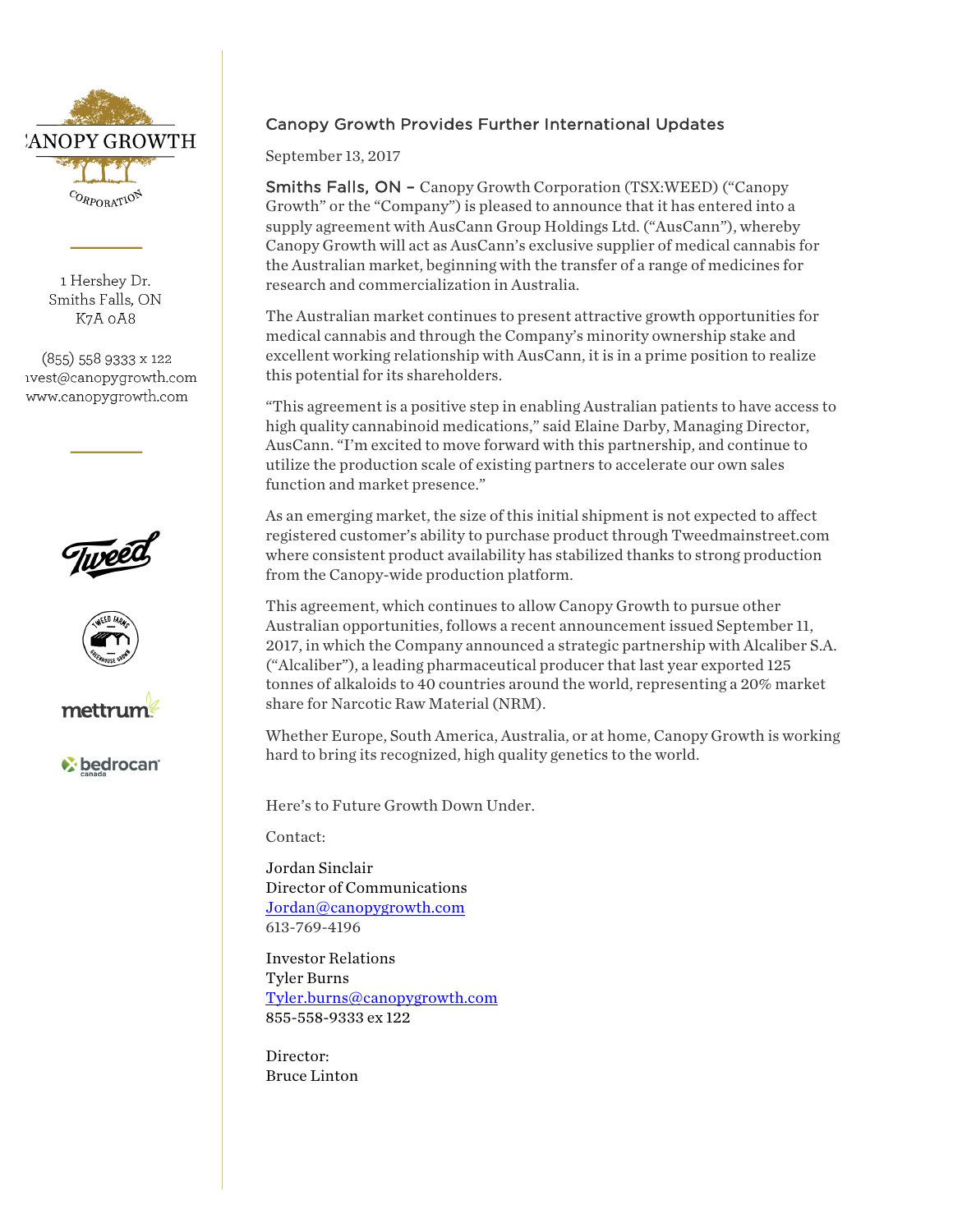tmx@canopygrowth.com